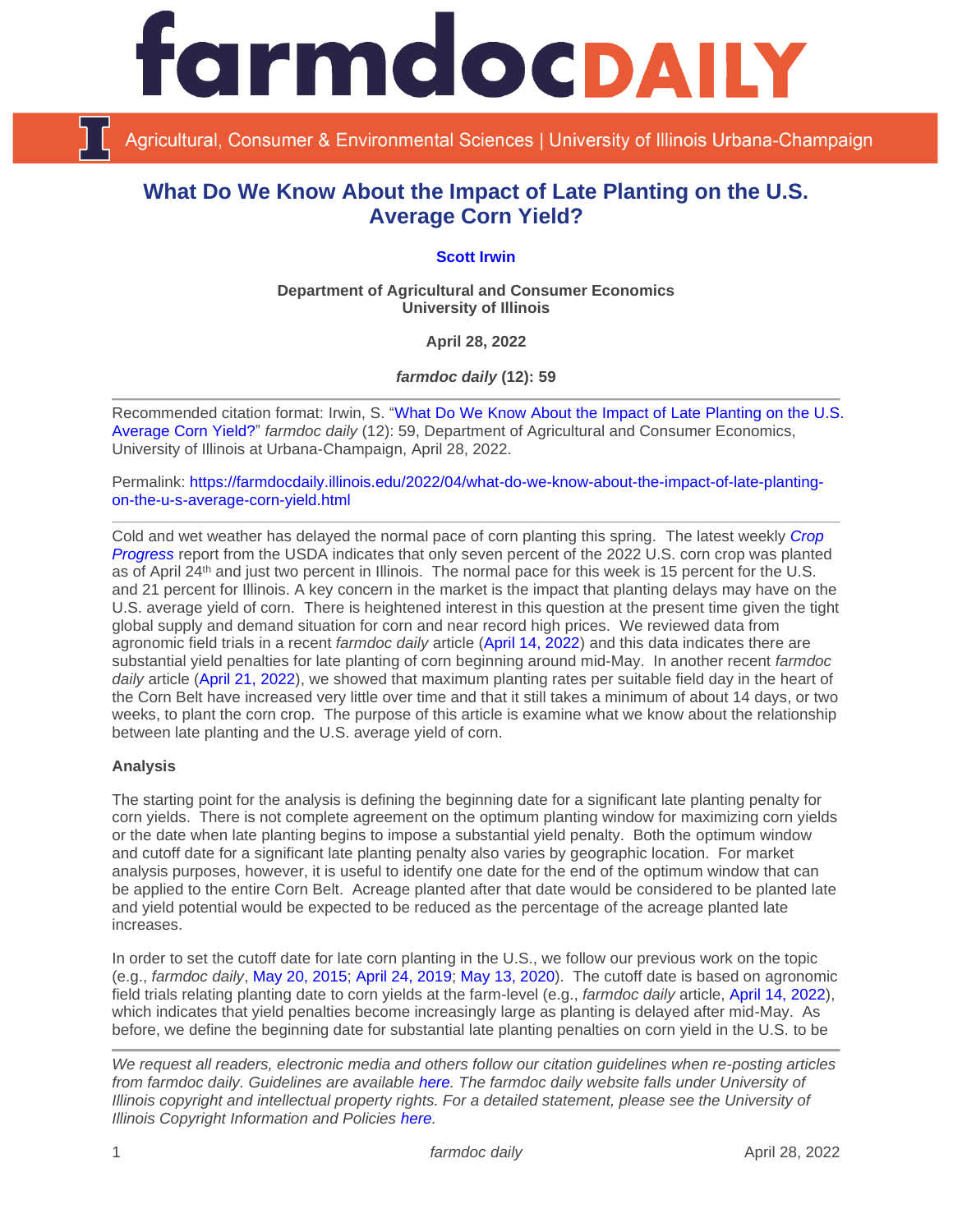May 30th from 1980 through 1985 and May 20th from 1986 onwards. The change in cutoff dates in the mid-1980s reflects recommendations for earlier planting that appeared around that time.

Figure 1 shows the percentage of corn planted late in the U.S. based on these definitions over 1980 through 2021. On average, late planting was 17.6 percent, with the bulk of the observations between about 5 and 25 percent. The extraordinarily high level of late planting in 2019 is obvious. At 50 percent, this was the highest level of late planting over the 42-year sample period. There were only two other years (1993 and 1995) when late planting exceeded 40 percent. Finally, there is no evidence of a trend up or down over time in the late planting percentage, which suggests that producer behavior in aggregate with respect to late corn planting has been quite stable (after adjusting for earlier planting through time).



The next step of the analysis is to estimate the impact of late planting on the U.S. average corn yield. Figure 2 show the relationship between the trend deviation for U.S. corn yield and corn acreage planted late over 1980 through 2021. The trend deviation is computed based on a linear trend for U.S. average corn yields over this period. The figure shows that, as expected, there is an overall negative relationship between late planting and corn yield deviations from trend. Specifically, for a 10 percent increase in late planting the U.S. average corn yield decreases by about 2 bushels per acre. It is also interesting to consider the implication of the intercept estimate of the regression model. It implies that when late planting is zero the increase in corn yield above trend is 3.4 bushels. This is the maximum benefit of early planting on the U.S. average yield of corn according to this regression model. In comparison, the maximum loss in yield from high levels of late planting can be much larger. For example, the model predicts that the 50 percent level of late planting in 2019 leads to a 6.3 bushel decline below trend for the U.S. average corn yield.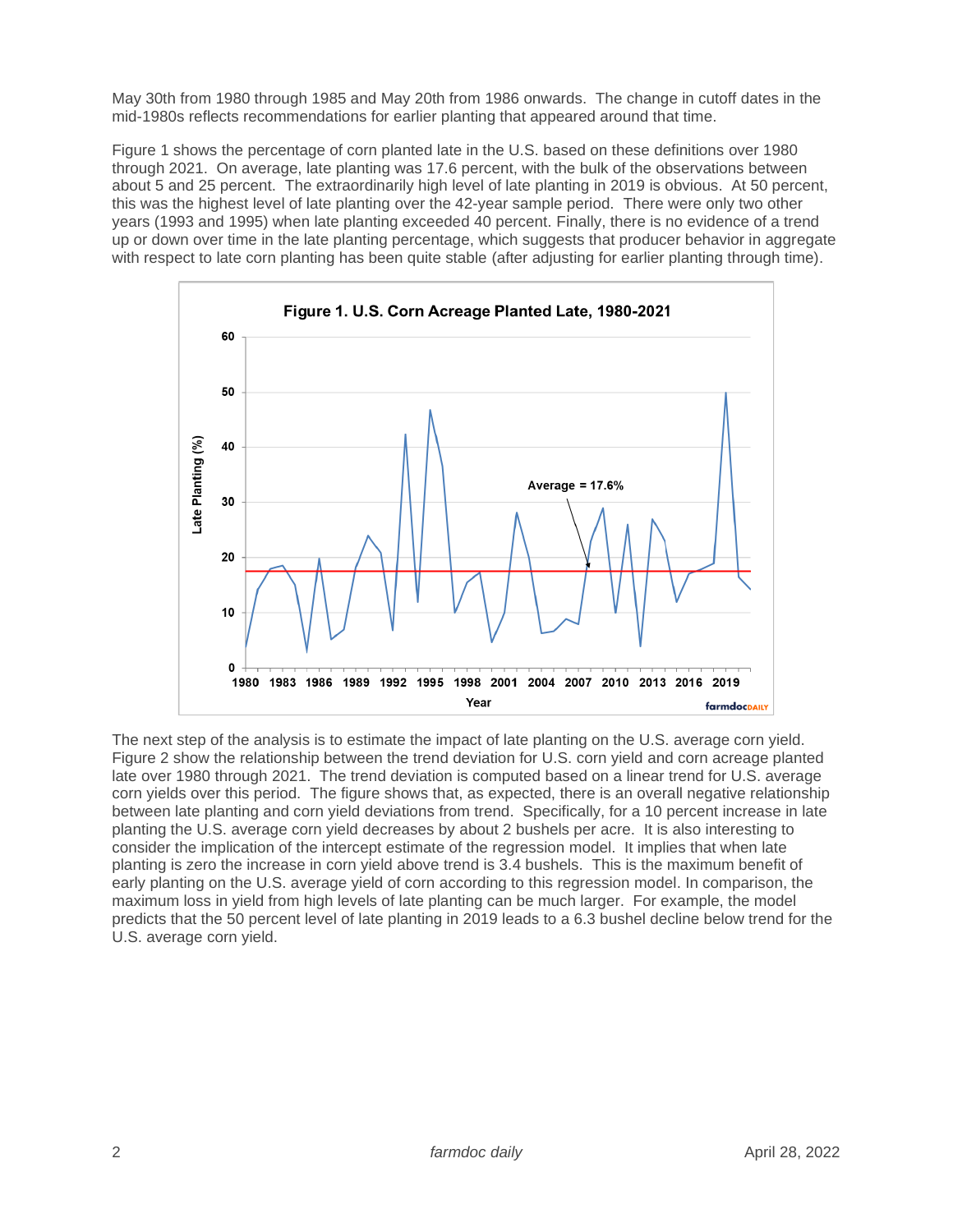

It is important to emphasize that the explanatory power of the regression model in Figure 2 is quite low, as the R2 is only 3.9 percent. Because of this low explanatory power, the regression model in Figure 3 should be treated with a good deal of caution. This does not mean that late planting should be ignored when projecting corn yield, but rather, other factors, in particular summer weather, are much more important in explaining deviations from trend yield (e.g., Nielsen, 2015). Two years provide good examples. Late planting was well-above average in 2009 but the corn yield was a record at the time due to a cool, wet summer. Conversely, late planting in 2012 was at the very low end of the sample range but corn yield was extremely low relative to trend due to the severe drought that summer.

Since several factors influence the magnitude of the U.S. average corn yield in any given year, particularly summer weather conditions, it is important to jointly consider all of the relevant factors in order to quantify the impact of late planting. In technical terms, this means that the regression model in Figure 2 may suffer from "omitted variable bias." We addressed this problem by estimating a crop weather regression model in earlier work (*farmdoc daily*, [May 13, 2020\)](https://farmdocdaily.illinois.edu/2020/05/the-impact-of-late-planting-on-u-s-average-corn-yield.html) that relates the U.S. average corn yield to trend, the percentage of the crop planted late, and an array of weather variables. The regression model estimates indicate that the U.S. average corn yield decreased by 2.2 bushels per acre for each 10 percent of the crop that is planted late, very close to the estimate from the simple bivariate model presented in Figure 2. For all practical purposes, they are nearly the same at about -0.2.

A final issue is the apparent small size of the late planting impact estimated for the U.S. average corn yield found in Figure 2 compared to the late planting impacts from agronomic field trials. For comparison, Figure 3 shows the results of agronomic field trials for corn planting dates in Illinois that was presented in this recent *farmdoc daily* article [\(April 14, 2022\)](https://farmdocdaily.illinois.edu/2022/04/what-do-we-know-about-planting-dates-and-corn-and-soybean-yield-from-agronomic-field-trials.html). The trial data indicate that the yield of corn planted past mid-May can be reduced as much as 10 to 20 percent. If was assume a U.S. average trend yield for corn in 2022 of 179 bushels per acre, this could then be used to project yield reductions of 18 to 36 bushels per acre below trend for the corn planted past mid-May, with large resulting impacts on the U.S. average yield of corn. Or one could try to estimate an average yield penalty for the entire U.S. based on the planting date response curve in Figure 3. This would involve computing, say, the percentage of the corn crop planted before and after mid-May, and then imposing the average yield penalty in those two periods from Figure 3.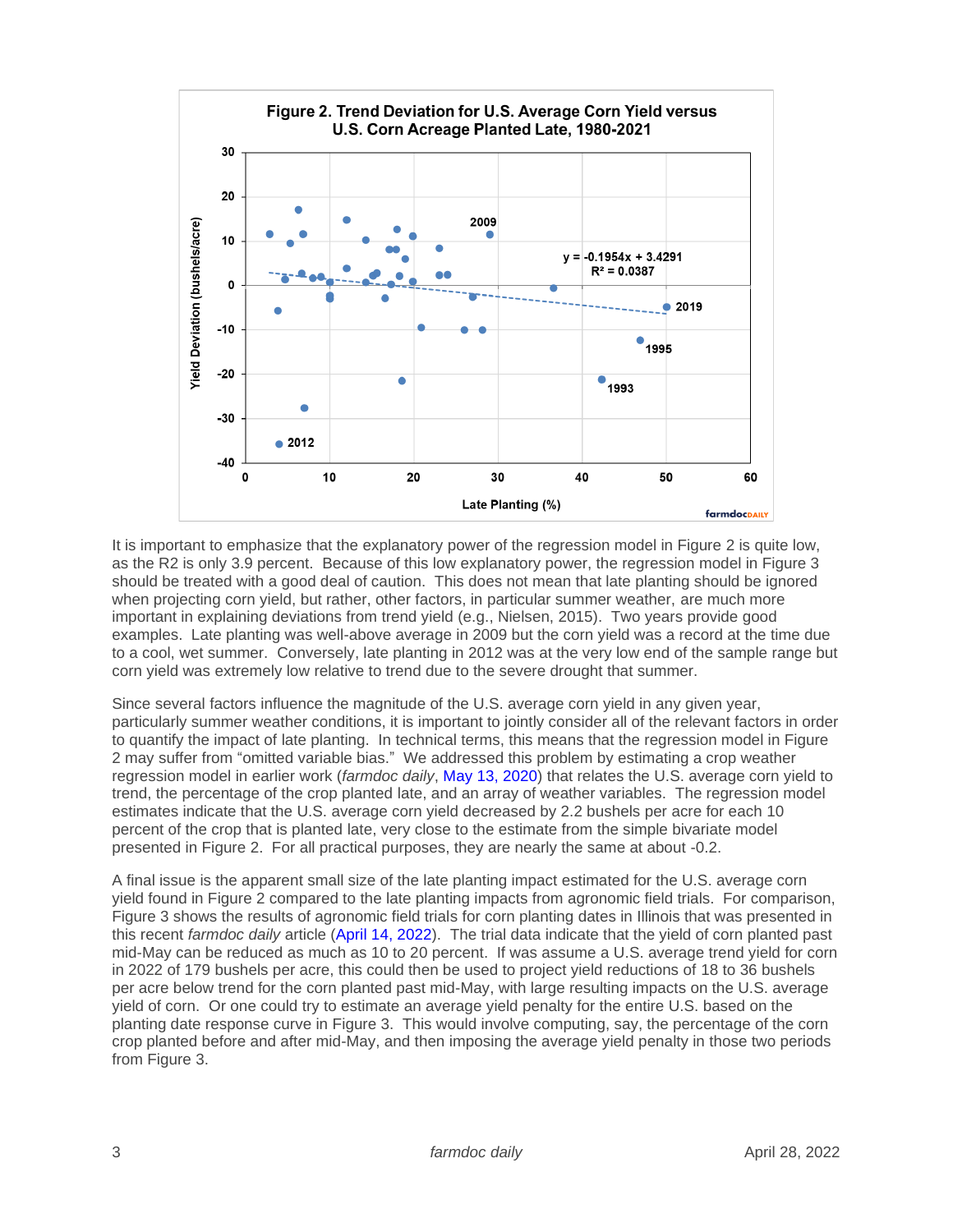

While it is tempting to map yield penalties from agronomic field trials directly to projections of the U.S average yield for corn this is not appropriate for several reasons. First, the planting trial results are specific to particular planting dates, whereas the U.S. late planting variable is the percentage of the crop planted after a particular cutoff date. Second, the planting trial results are reported as the percentage of maximum yield in a test location for the given year, which is not the same as deviation from trend yield. The maximum trial yield in any year can be far above or below trend yield for the state or the entire U.S., and the maximum varies across trial locations. Third, the planting trial results, while thought to be representative, are still state and location specific.

The agronomic field trials are obviously the gold-standard for farmers deciding when to plant corn in a state or region. However, the previous discussion suggests the yield penalties reported in these experimental studies were never meant to be mapped directly into trend deviations for the U.S. average yield of corn. If one is interested in yield deviations at the national level, which is key for grain markets, the only recourse is to use some kind of measure of late planting for the entire U.S. When one does this, as we did with the regression model in Figure 2, the U.S. average yield of corn shows a surprisingly small impact from late planting. Perhaps the best way to illustrate this is to consider the average trend deviation when sorting the data into thirds based on the level of late planting. The one-third of years in the lower range of late planting (average = 6.8 percent) were on average -1.1 bushels below trend; the one-third of years in the middle of the range of late planting (average = 16.1 percent) were on average +3.5 bushels above trend; and the one-third of the years in the higher range of late planting (average = 29.7 percent) were on average -2.4 bushels below trend. Whether one is in the lowest third of late planting or highest third, the difference in yield deviations is not much more than three bushels.

There is, of course, always the possibility that our selected measure of late planting is a poor measure of impacts on the U.S. average yield of corn. We have tested numerous measures in the last 15 years (e.g., [Irwin, Good, and Tannura, 2008\)](https://farmdoc.illinois.edu/assets/marketing/mobr/mobr_08-03.pdf) and have not been able to find a better one at the national level. Until compelling evidence of a better measure becomes available, we are left with the result that late-planting is very much a secondary consideration when projecting the U.S. average yield of corn. The big show remains summer weather.

#### **Implications**

In this article, we examine what we know about the impact of late planting on the U.S. average corn yield. Late planting is defined for as the percentage of the U.S. corn crop planted after May 20<sup>th</sup> (except for a